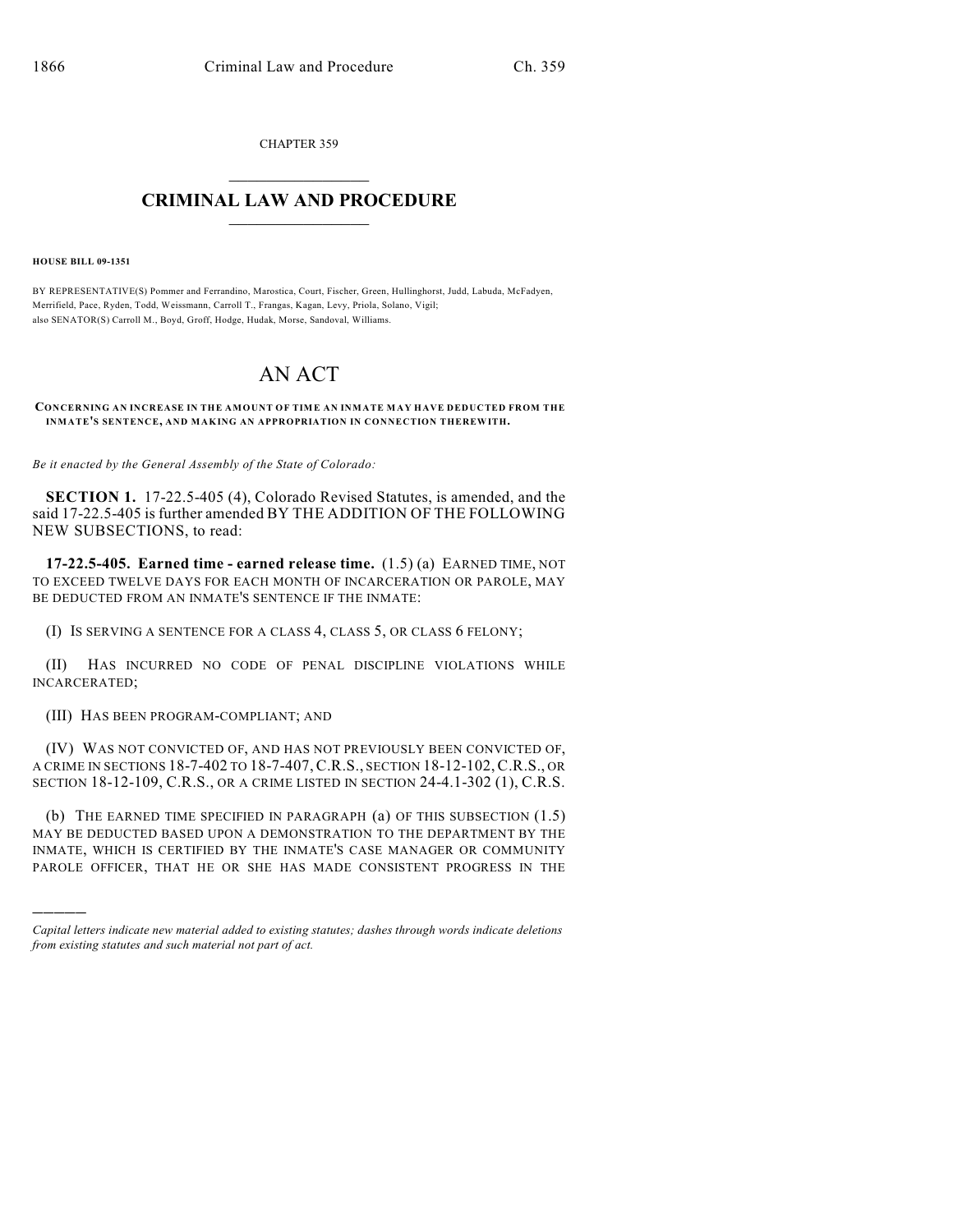CATEGORIES DESCRIBED IN SUBSECTION (1) OF THIS SECTION.

(c) NOTHING IN THIS SUBSECTION (1.5) SHALL PRECLUDE AN INMATE FROM RECEIVING EARNED TIME PURSUANT TO SUBSECTION (1) OF THIS SECTION IF THE INMATE DOES NOT QUALIFY FOR EARNED TIME PURSUANT TO THIS SUBSECTION (1.5).

(4) Notwithstanding any other provision of this section, earned time may not reduce the sentence of  $\frac{any}{any}$  AN inmate as defined in section 17-22.5-402 (1) by a period of time which THAT is more than twenty-five THIRTY percent of the sentence. THIS SUBSECTION (4) SHALL NOT APPLY TO SUBSECTION (6) OF THIS SECTION.

(6) EARNED RELEASE TIME SHALL BE SCHEDULED BY THE PAROLE BOARD AND THE TIME COMPUTATION UNIT IN THE DEPARTMENT OF CORRECTIONS FOR INMATES CONVICTED OF CLASS 4 AND CLASS 5 FELONIES UP TO SIXTY DAYS PRIOR TO THE MANDATORY RELEASE DATE AND FOR INMATES CONVICTED OF CLASS 6 FELONIES UP TO THIRTY DAYS PRIOR TO THE MANDATORY RELEASE DATE FOR INMATES WHO MEET THE FOLLOWING CRITERIA:

(a) THE INMATE HAS NO CODE OF PENAL DISCIPLINE VIOLATIONS;

(b) THE INMATE IS PROGRAM-COMPLIANT; AND

(c) THE INMATE WAS NOT CONVICTED OF, AND HAS NOT PREVIOUSLY BEEN CONVICTED OF, A CRIME IN SECTIONS 18-7-402 TO 18-7-407, C.R.S., SECTION 18-12-102, C.R.S., OR SECTION 18-12-109, C.R.S., OR A CRIME LISTED IN SECTION 24-4.1-302 (1), C.R.S.

(7) BEGINNING IN THE FISCAL YEAR 2012-13, THE GENERAL ASSEMBLY MAY APPROPRIATE THE SAVINGS GENERATED BY SUBSECTIONS (1.5) AND (6) OF THIS SECTION TO RECIDIVISM-REDUCTION PROGRAMS.

**SECTION 2.** 17-22.5-402 (2), Colorado Revised Statutes, is amended to read:

**17-22.5-402. Discharge from custody.** (2) Notwithstanding subsection (1) of this section, the full term for which an inmate is sentenced shall be reduced by any EARNED RELEASE TIME AND earned time granted pursuant to section 17-22.5-405, except as provided in section 17-22.5-403 (3) and (3.5).

**SECTION 3. Appropriation - adjustments to the 2009 long bill.** (1) In addition to any other appropriation, there is hereby appropriated, to the department of corrections, for the fiscal year beginning July 1, 2009, the sum of eight hundred sixty-seven thousand nine hundred fifty-nine dollars (\$867,959) and 10.8 FTE, or so much thereof as may be necessary, for the implementation of this act. Said sum shall be from the general fund.

(2) For the implementation of this act, appropriations made in the annual general appropriation act for the fiscal year beginning July 1, 2009, shall be adjusted as follows:

(a) The appropriation to the department of corrections is decreased by two million nine hundred ninety-seven thousand nine hundred seventy-five dollars (\$2,997,975).